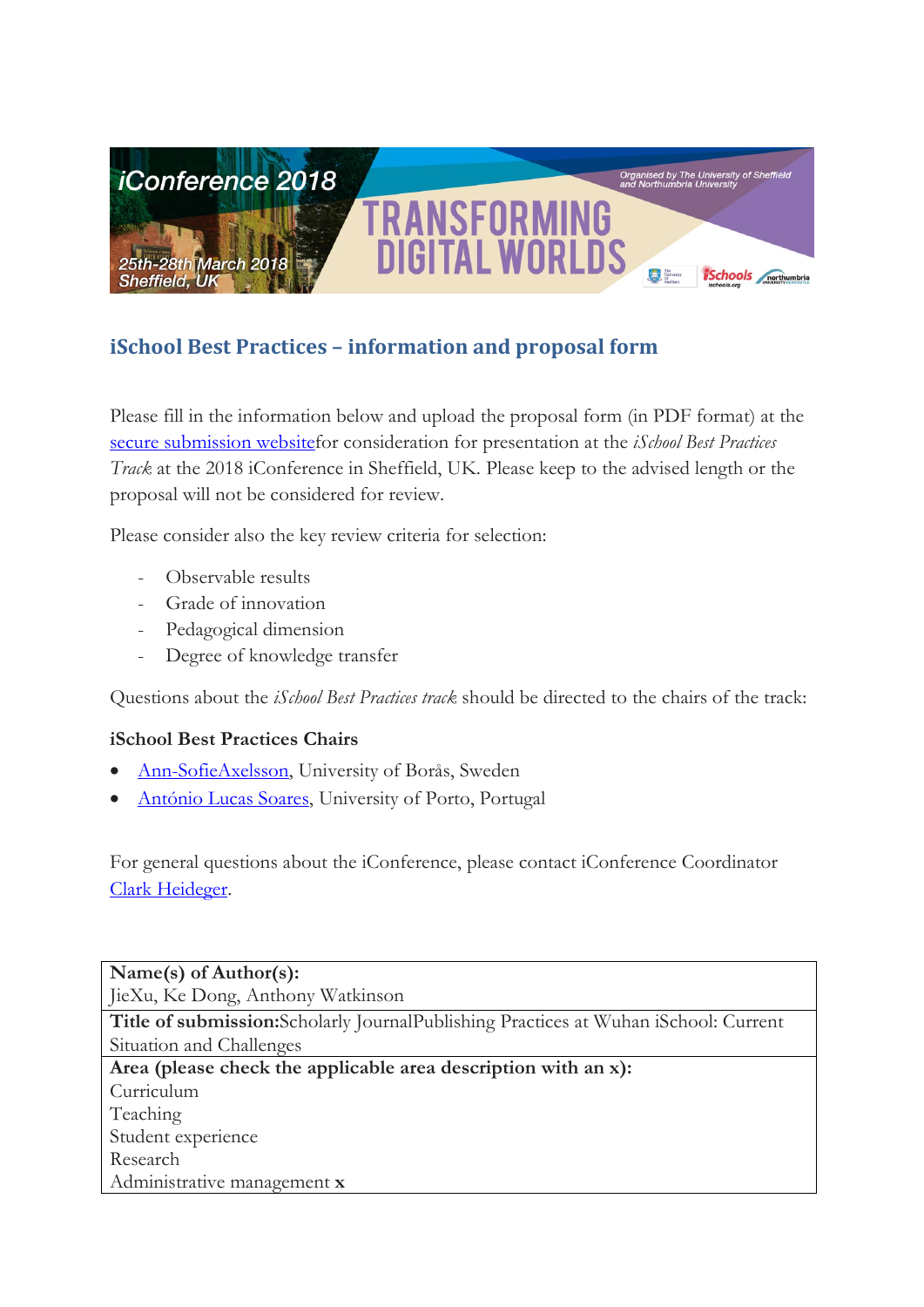Other (please enter the applicable keyword): scholarly communication, publishing **Submission abstract (max 150 words):**

The paper presents the current situation of the four journals that are published and hosted by Wuhan iSchool(School of Information Management) and then discusses the challenges faced by the school in regard to journal management. Particularly, the efforts and measurements that Wuhan iSchool takes for overcoming all the difficulties and challenges of improving the quality of the journals has been described . Based on the individual experiences of the two authors who are working as editors and project developers of these journals, the Wuhan iSchool's experience and lessons in running academic journals are thoroughly discussed so that other iSchools can learn from this example

## **Submission description (max 2,350 words):**

# **1. Introduction**

A scholarly journal is not only the carrier of information and knowledge for academic communication in particular scholarly discipline, but also a symbol of social capital for its mother institute and publisher. It is very common for reputable research institutes to publish scholarly journals related to their discipline. Wuhan iSchool(School of Information Management at Wuhan University), which is the oldest, largest and strongest teaching and research institution in the field of library and information science (LIS) in China, has the best situation and the necessary resources to publish scholarly journals for researchers in its area. By 2016, Wuhan iSchool has been publishing four academic journals. Two of them have already well established and enjoy a high level of reputation among peers;the other two are recently started and struggling to attract good quality submissions. This report aims to present current situation of the four journals published and hosted by Wuhan iSchool and discusses the challenges faced by the school in regard to journal management. Based on the individual experiences from the two authors as editors and project developers of these journals, the Wuhan iSchool's experience and lessons of running an academic journal are specifically described and thoroughly discussed so that other iSchools may take advantage of the lessons learned

# **2. Current Situation**

Wuhan iSchoolhas been publishing four scholarly journals (see details in Table 1) for both domestic and overseas LIS society. Three of them are published in Chinese language and mainly domestic-oriented. The recently launched one is an international English language journal which is co-published with De Gruyter using the model of immediate OA.

| Table 1 General Information of Scholarly Journals Published by Wuhan iSchool |                 |          |           |                     |              |                                |
|------------------------------------------------------------------------------|-----------------|----------|-----------|---------------------|--------------|--------------------------------|
| Journal Name<br>(ISSN)                                                       | Started<br>Year | Language | Frequency | Indexed<br>Database | Rank<br>2016 | Estimated<br>Rejection<br>Rate |
| Document, Information<br>& Knowledge<br>$(1003 - 2797)$                      | 1984            | Chinese  | Bimonthly | CSSCI <sup>1</sup>  | 5/20         | 85%                            |
| Publishing Science                                                           | 2006            | Chinese  | Bimonthly | <b>CSSCI</b>        | $8/15^2$     | 70%                            |

<span id="page-1-1"></span><span id="page-1-0"></span>1 CSSCI refers to China Social Science Citation Index.  $\overline{a}$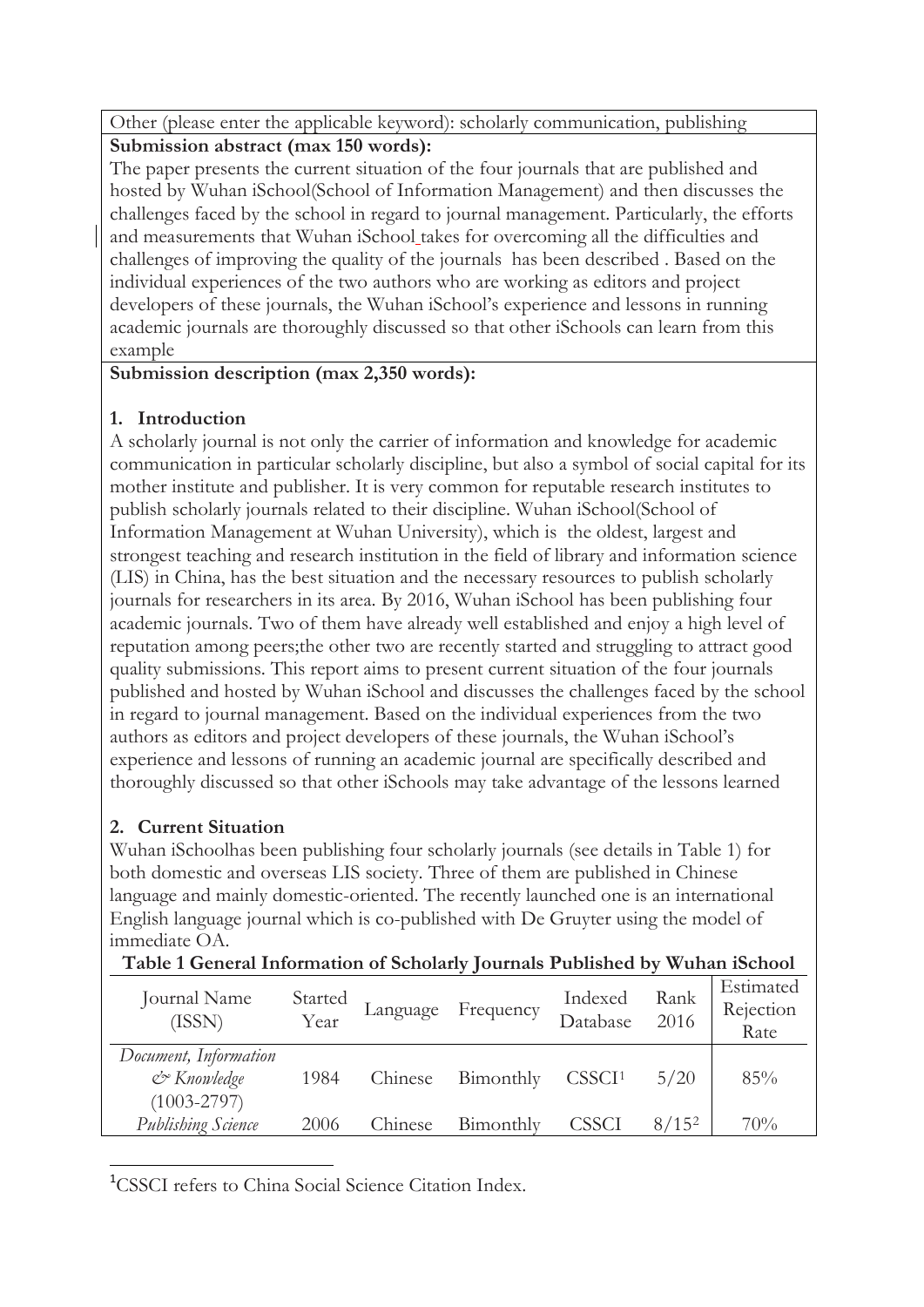| $(1009 - 5853)$        |      |         |           |  |     |
|------------------------|------|---------|-----------|--|-----|
| Journal of Information |      |         |           |  |     |
| Resources Management   | 2011 | Chinese | Quarterly |  | 60% |
| $(2095 - 2171)$        |      |         |           |  |     |
| Data and Information   |      |         |           |  |     |
| Management             | 2017 | English | Quarterly |  |     |
| $(2543 - 9251)$        |      |         |           |  |     |

Among all the four journals published by Wuhan iSchool, *Document, Information & Knowledge*has thelongest history and the best reputation. It is a comprehensive journal aims to serve the researchers and professions from library, information and archived management areas. The journal has pervasive academic influence in domestic LIS academia and advocates the ideology of "human-oriented" and "to integrate theory with practice". Although it is a reputable journal, *Document*, *Information*  $\mathcal{O}\times$  *Knowledge* is focused more on classic study onlibrary, information and archive and mainly serves the knowledge transfer need of LIS professions, and thus it cannot fully meet the new development of LIS disciplinein digital environment and the emergence of an interdisciplinary approach to the subject. Therefor, in 2011, *Journal of Information Resources Management*has been launched to meet these demands of disciplinary development. The new journal tends to publish interdisciplinary researches which shed lights on the relation between people, information and technology. The journal has been influenced by the iSchool motto and is more open to publish unestablished early career researchers' or even graduate students' papers. So far the journal has received good reputation by word of mouth and published many innovative results in the past six years. Different from previous two journals, *Publishing Science* has been grouped in the journalism and communication catalogue by CSSCI. The journal has been taken over by Wuhan iSchool from Association of Editors of Hubei Province in 2006. The predecessor of this journal was more industry practice oriented; it used to be a professional journal for editors from both trade book publishing and scholarly publishing. After the transformation in 2006, the journal became a peer reviewed publication for the learned community of the study of publishing and academic communication. After 12 years' development, the journal has not only accumulated a reputation among peers and practitioners, but has also expanded the academic influence of the publishing study department of Wuhan iSchool. The new born journal, *Data and Information Management* jointly launched by Wuhan iSchool and De Guyter in March 2017, provides free access to its full-text articles as soon as they are available online. The open access fees (article-processing charges) are fully paid by Wuhan University.From the name of the journal we can see the school has positioned it to be a new periodical which aims to promote data-driven information management research. And as an English-language journal, its audience and authors are expected to be from overseas. Over 60% of its editorial members are from top foreign universities and research institutes.

## **3. Challenges**

 $\overline{\phantom{a}}$ 

As research and teaching institutes, iSchools have to face many challenges and difficulties

<sup>2</sup>In CSSCI, Publishing Science is in the catalogue of journalism and communication not LIS.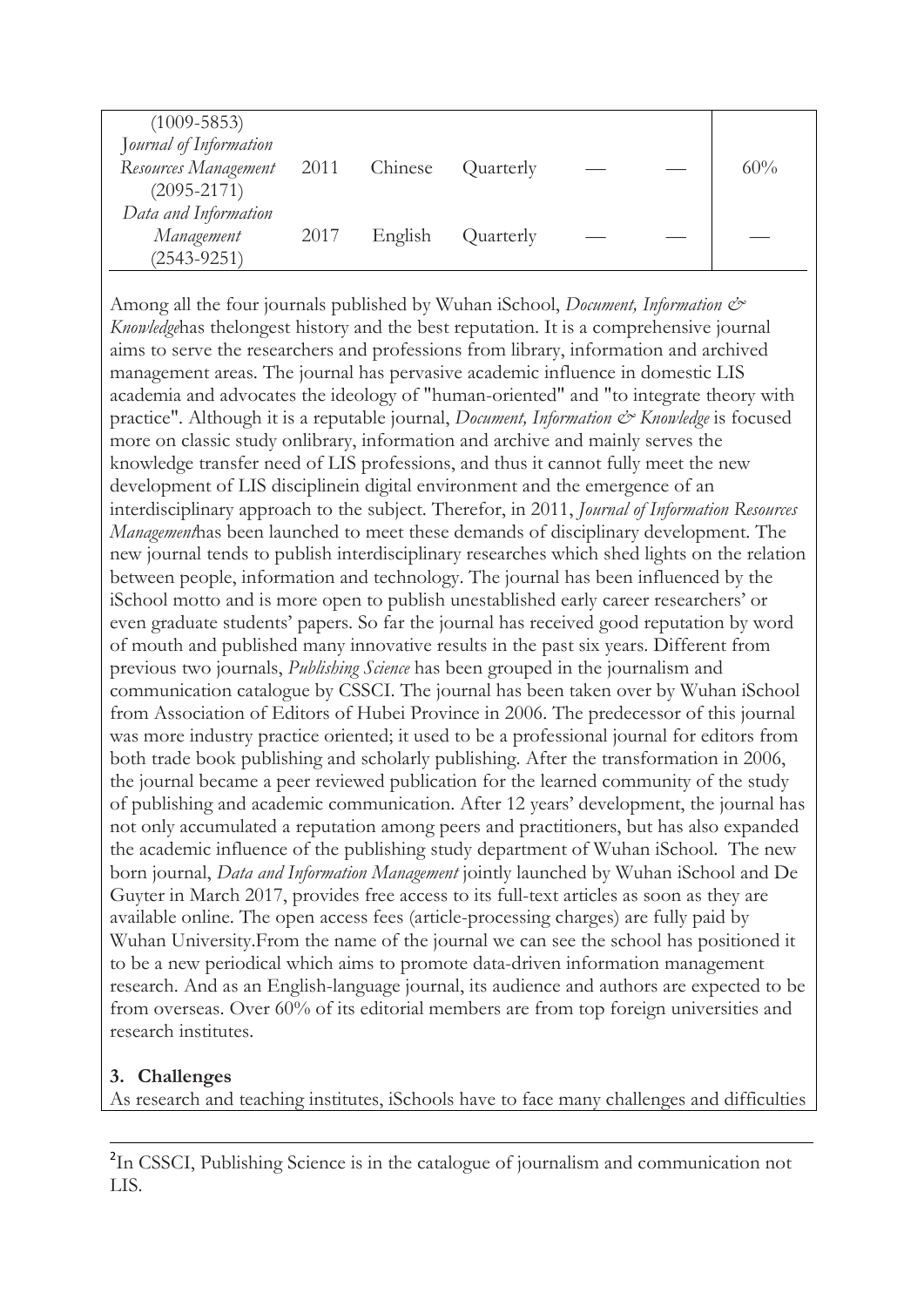in running scholarly journals, Wuhan iSchool's experiences might be illuminating for others to look at.

## **3.1 Management problems**

One of the biggest management problems is that it is short-handed. As a research and teaching oriented institute, Wuhan iSchool only employs 4 full-time in-house staff to run the four journals. Two work for *Document, Information & Knowledge*, and the other two work for *Journal of Information Resources Management*and *Publishing Science* respectively. Although these four people are working as editors and all hold PhD degrees in LIS fields, none of them have experiences of journal publishing before working for the journals. As for the latterly launched English journal *Data and Information Management,* all in-house editors are faculty members who work part-time for it. Because Wuhan University has set very strict requirements of recruitment, for instance, PhD degree and overseas education background are needed in addition to several papers published in international journals ( indexed by WoS or Scopus); it is very difficult for Wuhan iSchool to hire editors who can meet all these rigorous conditions.

Lack of sufficient funds is another barrier to the development of the journals. All four journals published by Wuhan iSchool are not for profit, so the authors don't pay anything for the reviewing and publishing and readers can access to their full text content for free[3](#page-3-0). However, for free doesn't mean at no cost. All the operating cost is covered by the school and Wuhan university. The limited funds provided by Wuhan university is now fully used for administrative expenses, and thus no extra investment can be made in marketing such as advertising and organizing scholarly meetings to extend the influence of the journals.

# **3.2 Too many papers published from the school's research fellows**

As one of the best institute of LIS in China, Wuhan iSchool produces many good research papers each year. Not surprisingly, a considerable numbers of the submissions to the three Chinese journals published by the school is from its own research fellows (see Table 2). Publishing too many papers from the school can be a double-edged sword for journal development. On one hand, 'internal submissions'from both teachers and students make sure the journals have sufficient papers to publish; on the other hand, publishing too many 'own papers' would give the whole learned community an impression that these journals favor papers from Wuhan iSchool. In this case, authors from other institutions might well be worried about getting unfair treatment from the journals, and thus they may not submit papers to the Wuhan iSchool journals. Moreover, because these journals are not the best ones in the field (though some of them are good ones), the staffs' best papers do usually not come to them but go to top-ranked journals. Inferior contributions from inside and less submissions from outside will lower the quality of the journal gradually. This can be seen clearly in the case of *Publishing Science*, in 2016, 25% of its published papers were from Wuhan academics, but only 18% of most cited papers were Wuhan iSchool contributions.

# **3.3 Fierce completions**

As of August 2017, there were 68 Chinese journals published in the field of LIS study, 19

<span id="page-3-0"></span><sup>&</sup>lt;sup>3</sup>For three Chinese journals, there are 3-6 months delay for full text online available.  $\overline{a}$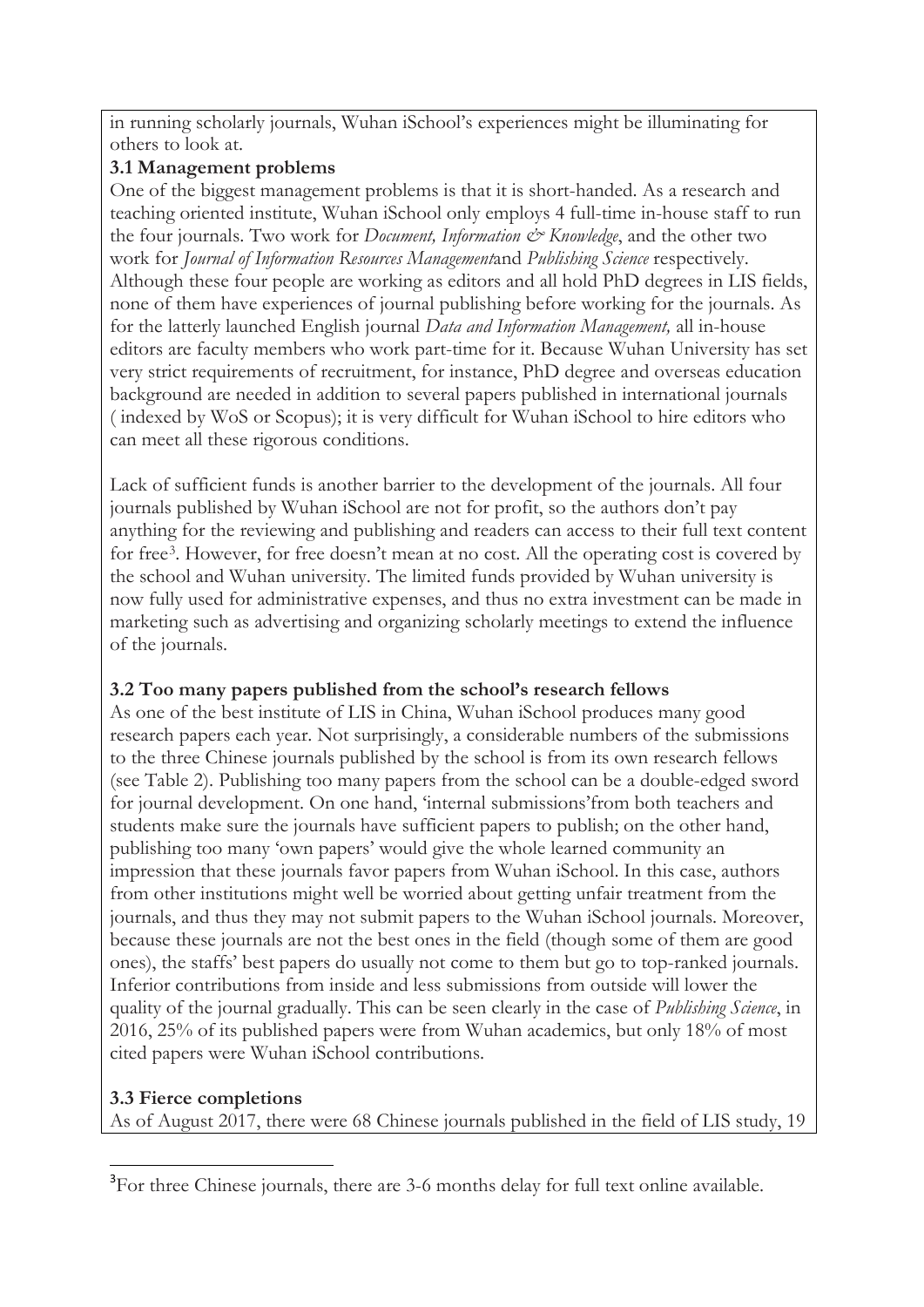of them were indexed by CSSCI. The competition between journals is fierce. Best papers always go for the top-ranked journals and 'inferior' journals are struggling of attracting good quality submissions. Influenced by China's current scientific research evaluation system which attached great importance to international indexed English journal papers, more and more good papers 'flow out' to international journals published by giant commercial publishers and reputable Western institutes. The scholarly publishing is a reputationindustry, its trick forsuccess is to publish good quality papers. The three Chinese journals published by Wuhan iSchool are all facing 'ceiling effect': they are good journals but not in the first class, so the best papers tendnot come to them and the inferior ones would probably be rejected by them. Therefore, it is extremely difficult for them to improve. With regard to the latterly launched English journal, it is even more difficult for them to get submissions, since few people know this new journal in and out of the country.

Indeed, graduate students and faculty members can submit papers to the journals, but on one hand, as discussed before, too many papers from Wuhan iSchool itself will lower the reputation of its journals; and on the other hand, the best papers from the school students and faculties always go to the top-ranked journals.

| Three Chinese Journals (2010)               |                                    |  |  |  |
|---------------------------------------------|------------------------------------|--|--|--|
|                                             | Published Papers from WuhaniSchool |  |  |  |
| Journal Name                                | (9/0)                              |  |  |  |
| Document, Information & Knowledge           | 25%                                |  |  |  |
| Publishing Science                          | $25\%$                             |  |  |  |
| Journal of Information Resources Management | $50\%$                             |  |  |  |

### **Table 2 The Quantity and Quality of Published Papers from Wuhan iSchool in Three Chinese Journals (2016)**

# **4. Solutions and Implications**

In order to promote journal development and make these journals a better platform for scholarly communication at home and abroad, in 2016, Wuhan iSchool set up a publishing center specializing in operating the four journals. Moreover, diversified measures have been taken to overcome the difficulties and challenges (See Table 3). For instance, the journal *Document*, Information & Knowledgehas successfullyapplied for subsidies from National Social Sciences Fund, and the university granted 16 thousand USD to the journal *Publishing Science* each year for three years in success. The money was used for rewarding best papers, organizing author workshops and sponsoring scholarly conferences to enlarge the journals' influence. For solving the problem of short staffing J*ournal of Information Resources Management* and *Publishing Sciencehas* outsourced proofreading, marketing and online dissemination to third parties. *Data and Information Management* hires English native researchers who working as part-time editors for it and encourages Wuhan iSchool faculty members to invite English submissions when they attend international conferences.

Among all these efforts, assigning section editors is one of the most effective measures that work well for the latest launched English journal. The journal *Data and Information Science* aims to publish papers from interdisciplinary researches which involve in LIS, computer science and management science. In order to provide better service to the